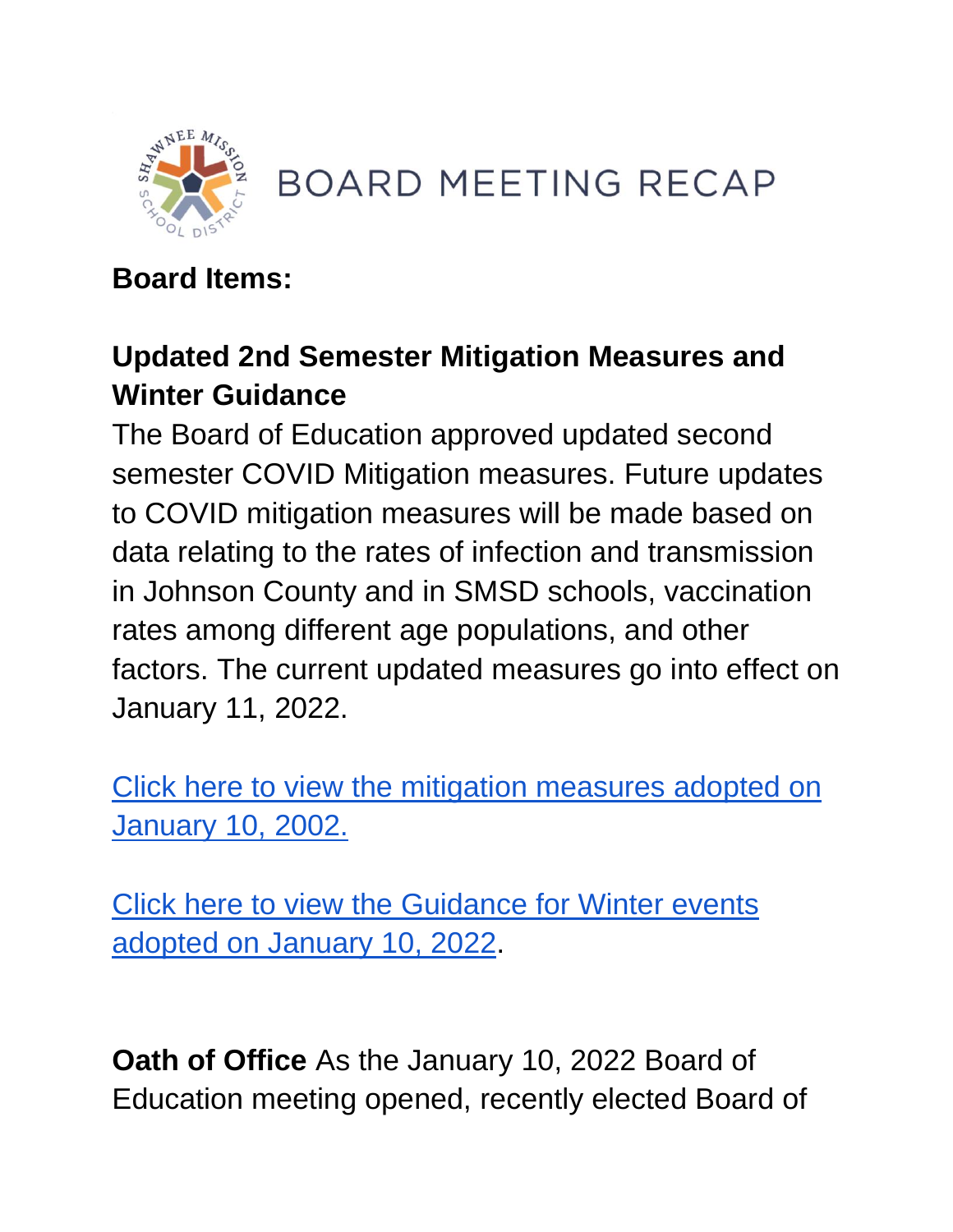Education members took the Oath of Office. April Boyd-Noronha, Heather Ousley, and Dr. Mary Sinclair took the Oath as administered by Terry Wintering, clerk of the board, swearing to support the U.S. Constitution, the constitution of the state of Kansas, and to faithfully discharge the duties of a Board of Education member for the Shawnee Mission School District (SMSD).

**Organization of the Board of Education** The Board elected individuals to serve in the following positions: President: Mary Sinclair Vice President: Sara Goodburn SMAC PTA Representative: Jessica Hembree KASB Board of Directors: Brad Stratton KASB Nominating Committee:Jamie Borgman KASB Legislative Committee: Heather Ousley

**Legislative Update** Dr. Stuart Little, district lobbyist, presented a legislative update to the Board. As the legislative session continues, updates will be provided [here.](https://www.smsd.org/about/legislative-information/lobbyist-update) [Click here to view the 2022 Shawnee Mission](https://www.smsd.org/about/legislative-information/legislative-advocacy-and-platform)  [School District legislative platform.](https://www.smsd.org/about/legislative-information/legislative-advocacy-and-platform)

**Communications Program Evaluation** David A. Smith, chief communications officer, introduced Kristin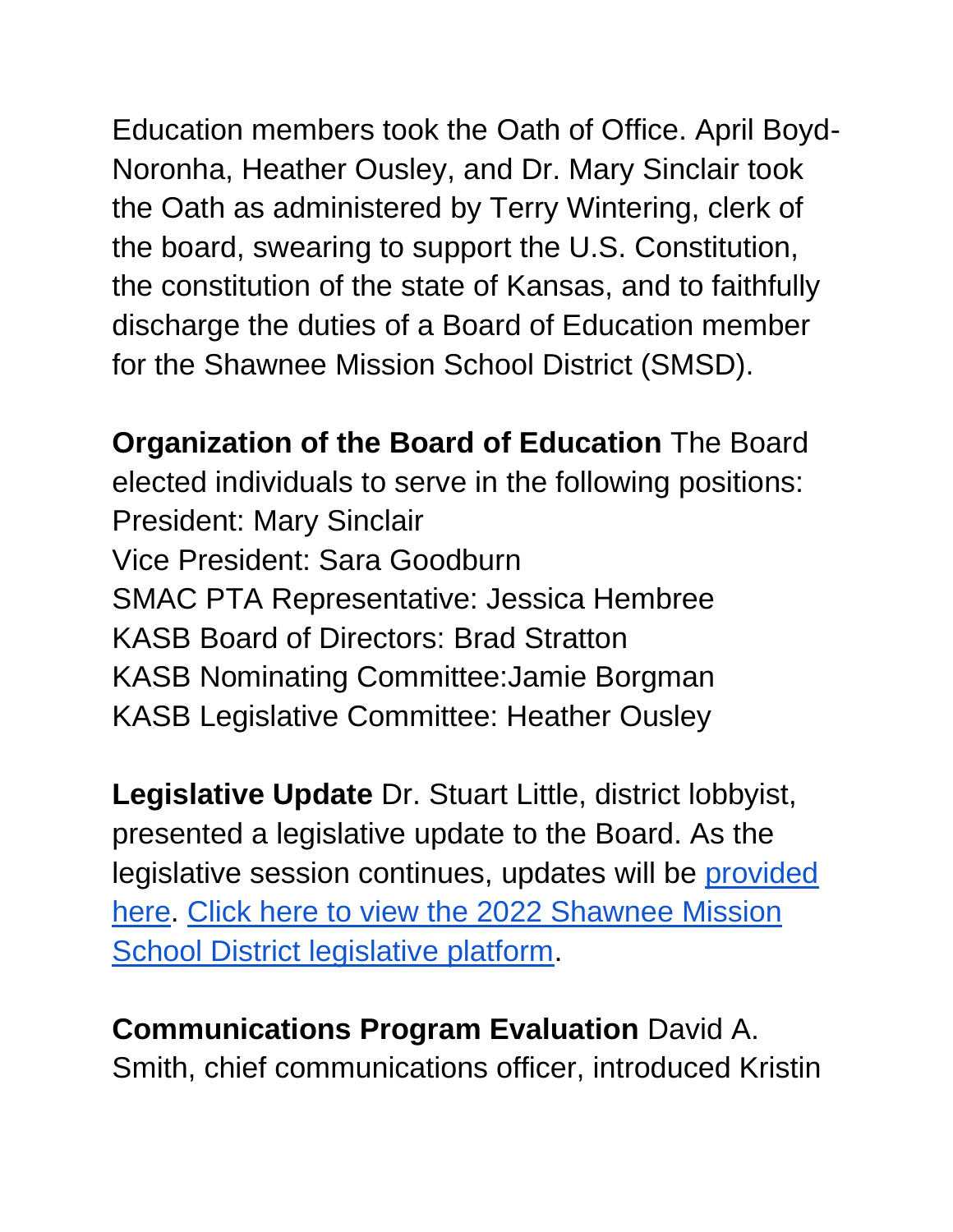Babcock, communications coordinator, and Michaela Scruggs, communications coordinator, who provided a communications program evaluation. The presentation highlighted the many ways the communications team shares stories about the district and schools to a broad and diverse audience. Community members are always welcome to provide story tips for highlighting school activities, students and staff to the department at [adcommun@smsd.org.](mailto:adcommun@smsd.org) The presentation also highlighted the numerous ways the team supports staff and students across the district. [Click here to view the](https://go.boarddocs.com/ks/smsd/Board.nsf/files/CAFL6B54D77C/$file/1.10.22%20Communications%20Program%20Evaluation_.pdf)  [report.](https://go.boarddocs.com/ks/smsd/Board.nsf/files/CAFL6B54D77C/$file/1.10.22%20Communications%20Program%20Evaluation_.pdf)

**Board Policy** Board of Education members held a first reading on the following policies:

[Revised Board Policy JBC:](http://go.boarddocs.com/ks/smsd/Board.nsf/goto?open&id=C9QJPC4E1F4E) Student Admissions to/Withdrawal from School.

[Revised Board Policy JDD:](http://go.boarddocs.com/ks/smsd/Board.nsf/goto?open&id=C9HM5W591199) Suspension and Expulsion Procedures.

[Revised Board Policy](http://go.boarddocs.com/ks/smsd/Board.nsf/goto?open&id=C9HM5Y591276) JCD: Student Discipline [Revised Board Policy JCDA:](http://go.boarddocs.com/ks/smsd/Board.nsf/goto?open&id=C9HM5Z59130B) Student Conduct [Revised Board Policy IDACA:](http://go.boarddocs.com/ks/smsd/Board.nsf/goto?open&id=C9HM625913A4) Special Education Actions and Due Process for Students

### **From the Superintendent Report:**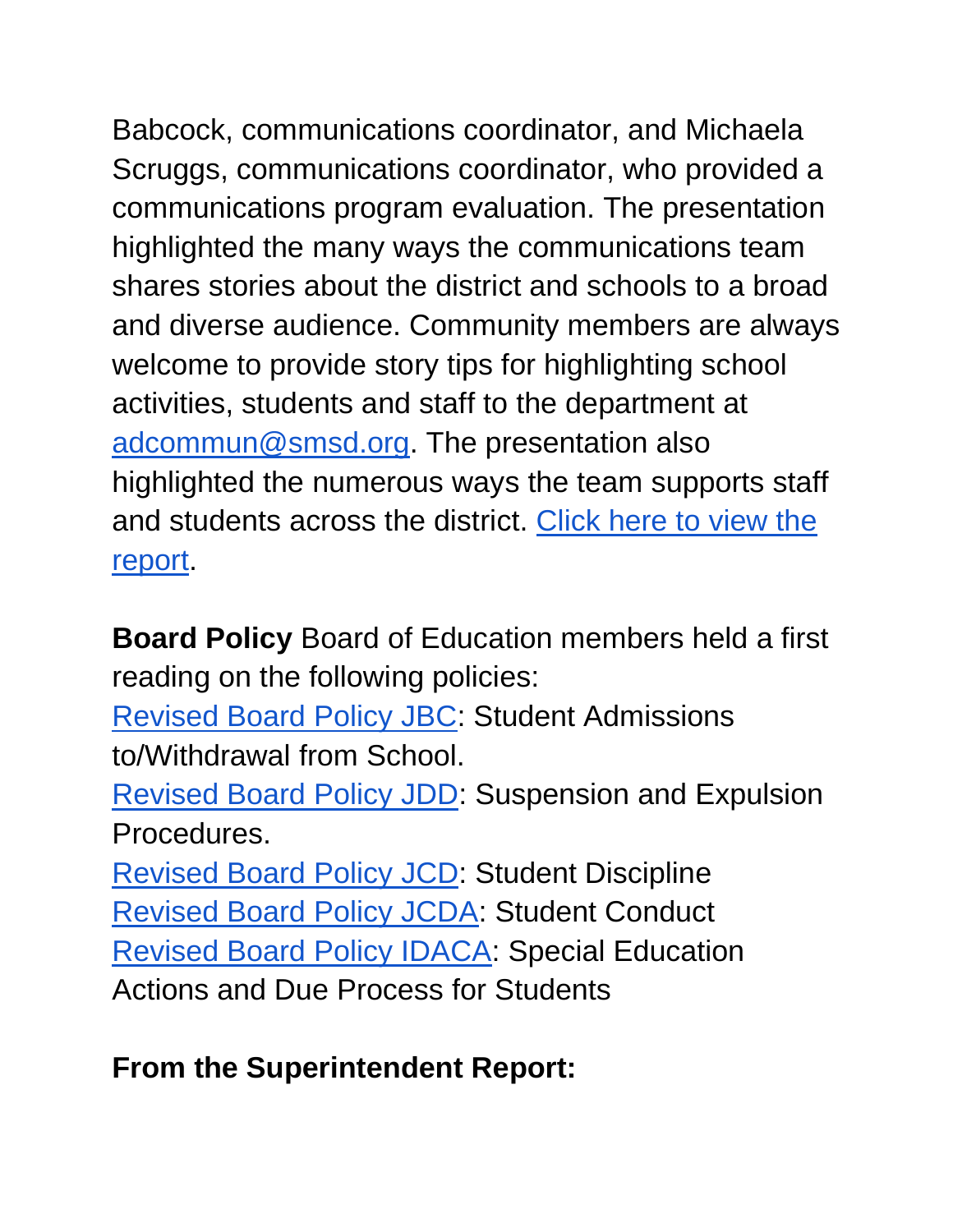

**Reflections Reception** Prior to the January 10, 2022 workshop, Board members were pleased to recognize awardees in the Shawnee Mission Area Council

PTA Reflections program. This year students submitted their artistic creations in a variety of mediums, centered on the theme "I will Change the World By…" Attendees were pleased to see the student submissions and congratulate the students at the Center for Academic Achievement. Community members are able to view the student work through the SMAC PTA District Reflections on-line exhibit. [Click here to view the](https://www.smac-pta.org/copy-of-2020-21-pta-reflections-results)  [exhibit.](https://www.smac-pta.org/copy-of-2020-21-pta-reflections-results)



### **Outstanding Music Educator**

Hope Ragan, Shawnee Mission South Area elementary and middle school string teacher, is the Outstanding Elementary

String Teacher of the Year, as named by the East Central Kansas Music Education Association (KMEA). Ragan was honored for her encouragement to students and contributions to string programs in Kansas.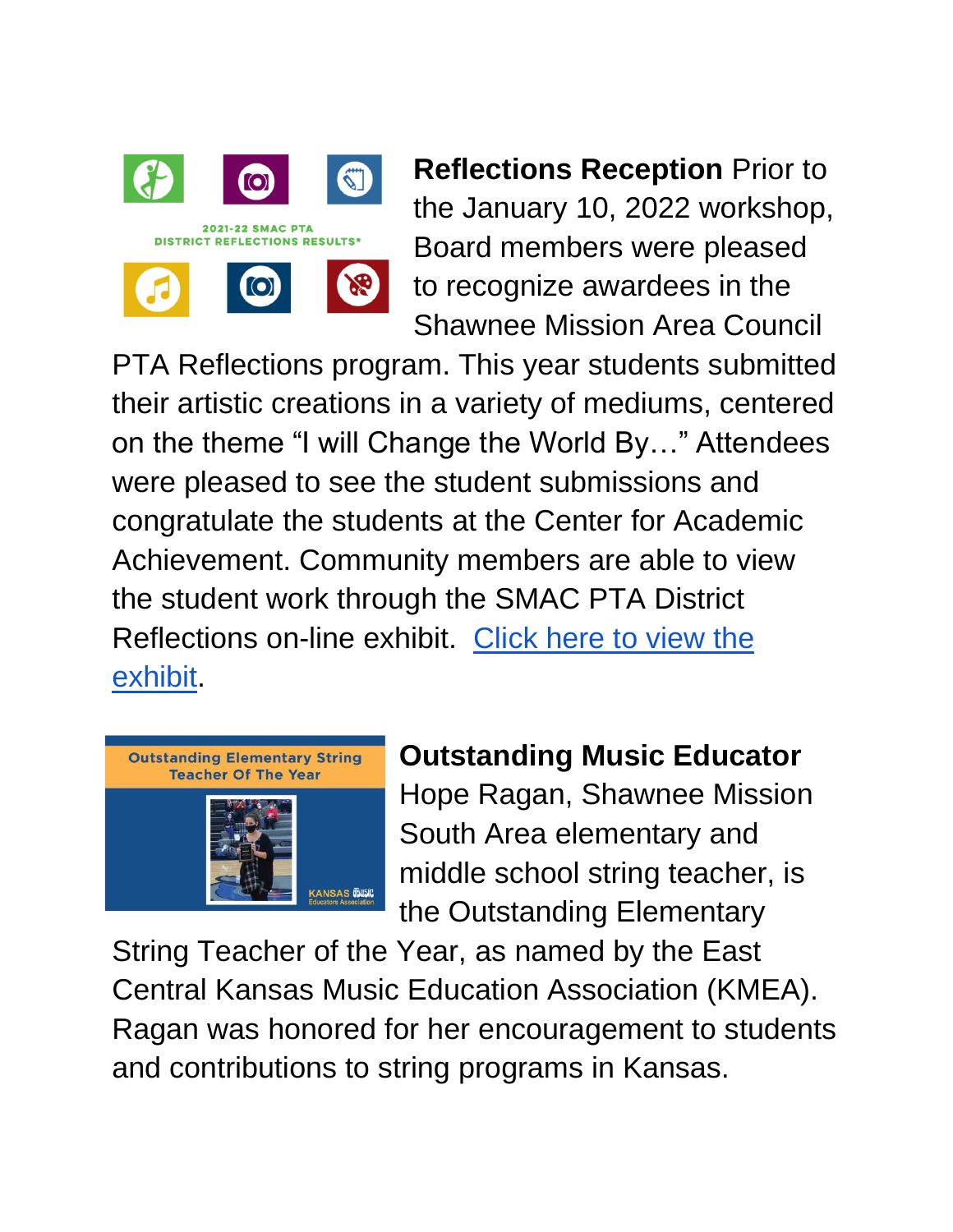On a similar note, about 200 Shawnee Mission School District students have been selected to perform in district honor groups for the East Central KMEA. These orchestra, jazz band, band, and choir musicians were selected through a rigorous audition process and are considered among "the best of the best" student musicians in the state.



**Coach of the Year** The National Federation of State High School Associations named Andy Gibbs, Shawnee Mission East tennis coach, an NFHS Section Coach of the Year for girls tennis. This

honor placed him in the running to be considered for National Coach of the Year. Honorees are nominated by the Kansas Coaches Association which considers involvement in professional organizations, coaching philosophy, and involvement with school and community activities and programs.

**Student Panel on Screen Time** An event for parents and guardians will be held soon focused on students and screen time. SMSD students will serve on a panel,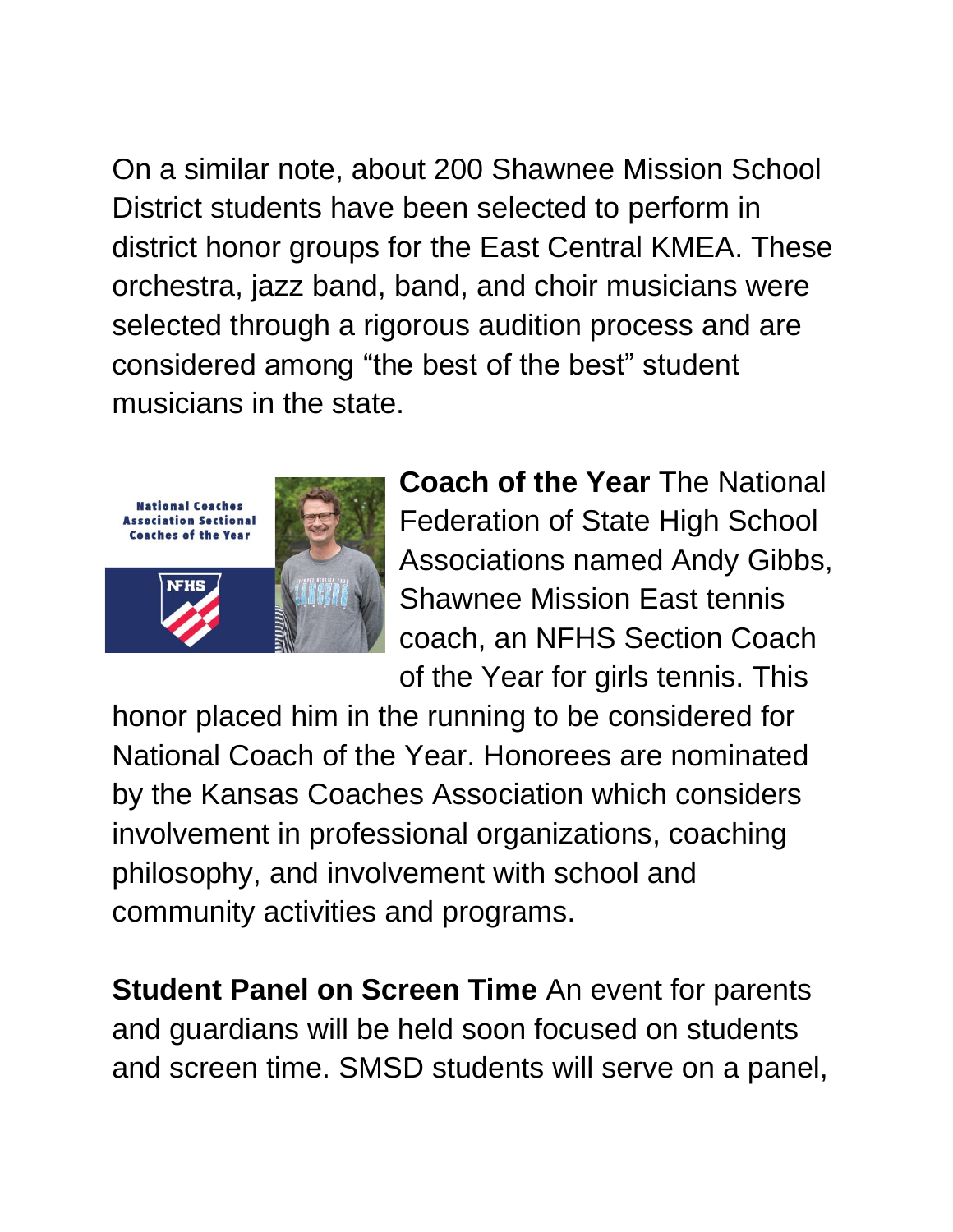

[register.](https://www.smsd.org/academics/digital-learning-initiative/parent-events)

sharing their experiences as they learn using technology. Attendees will walk away with ideas and tips for parenting in the digital age. The event will be at 6:30 p.m. on Tuesday, January 25 at the Center for Academic Achievement. [Click here to](https://www.smsd.org/academics/digital-learning-initiative/parent-events) 



**Read Across SMSD** An update was provided on Read Across SMSD. This initiative, hosted in partnership with NEA Shawnee Mission, continues to promote reading throughout the Shawnee

Mission School District community. Each month the district focuses on a new theme. In December, the theme was "Lending a Hand". Dr. Christy Ziegler, chief of student services, and Mike Roudebush, Operations and Maintenance foreman, and students from Westridge's Heart of a Wildcat Club helped with the launch video and inspired a lot of conversation about how we all can help one another.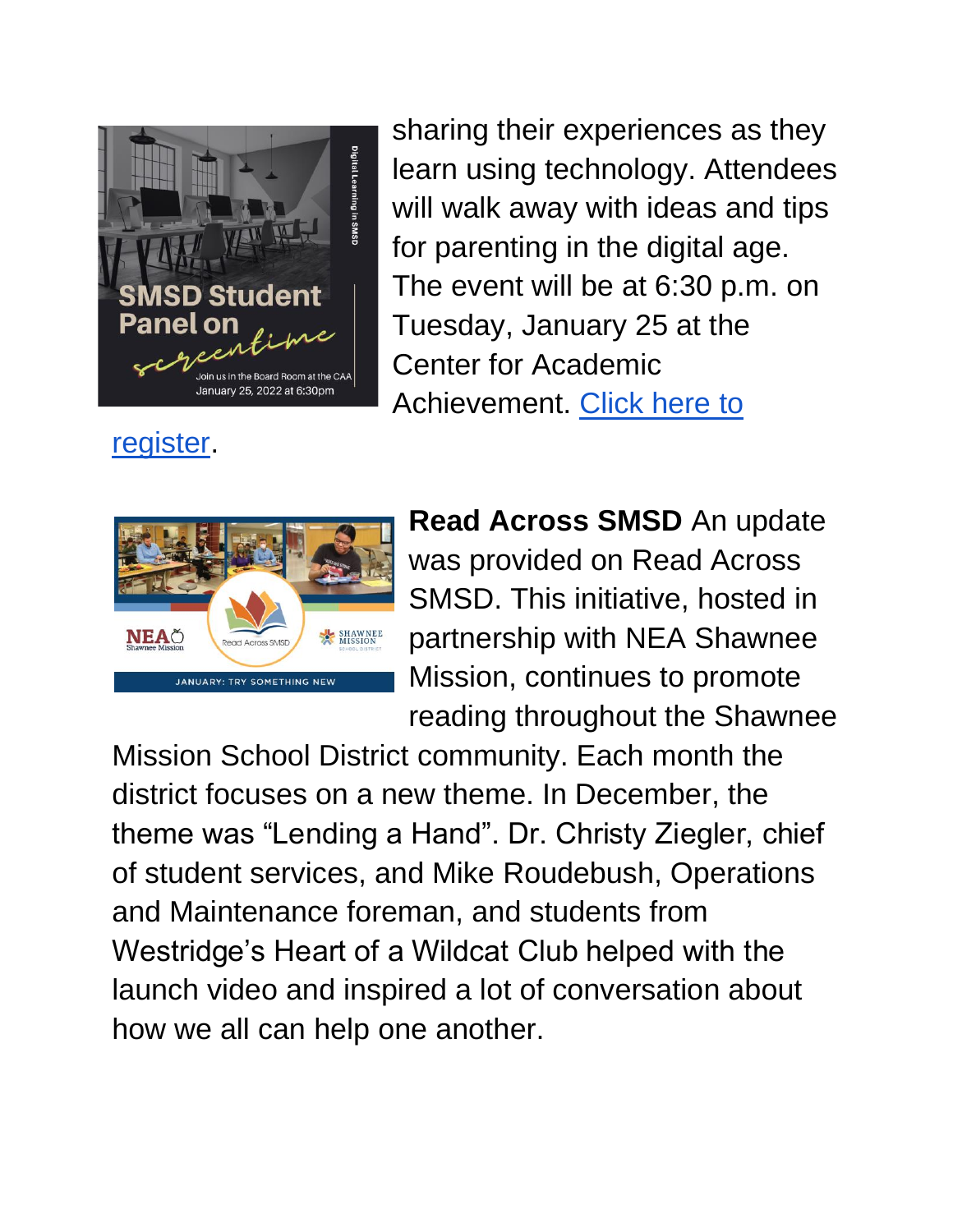[Click here to see their video.](https://youtu.be/A6stM8bHDy4)

This month's theme is "Try Something New." Indian Hills Middle School students and Principal Blake Revelle and Jill Funk, nutritionist, took on a taste test and encouraged all of us to kick off the new year with a sense of adventure.

[Click here to see them "Try Something New."](https://youtu.be/olYPPWEC3L8) 

The district thanks all video hosts and encourage everyone to continue to #ReadAcrossSMSD!



**Inclement Weather** Last week, the SMSD shared inclement weather procedures for the 2021- 2022 school year. These procedures include three plans, A, B, and C, outlining what families,

students, and staff members will need to do if there is a school closure. [Click here to see the procedures.](https://drive.google.com/file/d/1cTWIYNEg1cSkPXrL-7bhMxg_xzyQdKVv/view?usp=sharing) Plan C is a remote learning plan. Plan C is a last resort for SMSD due to the 40 hour limit imposed by the state on remote learning hours.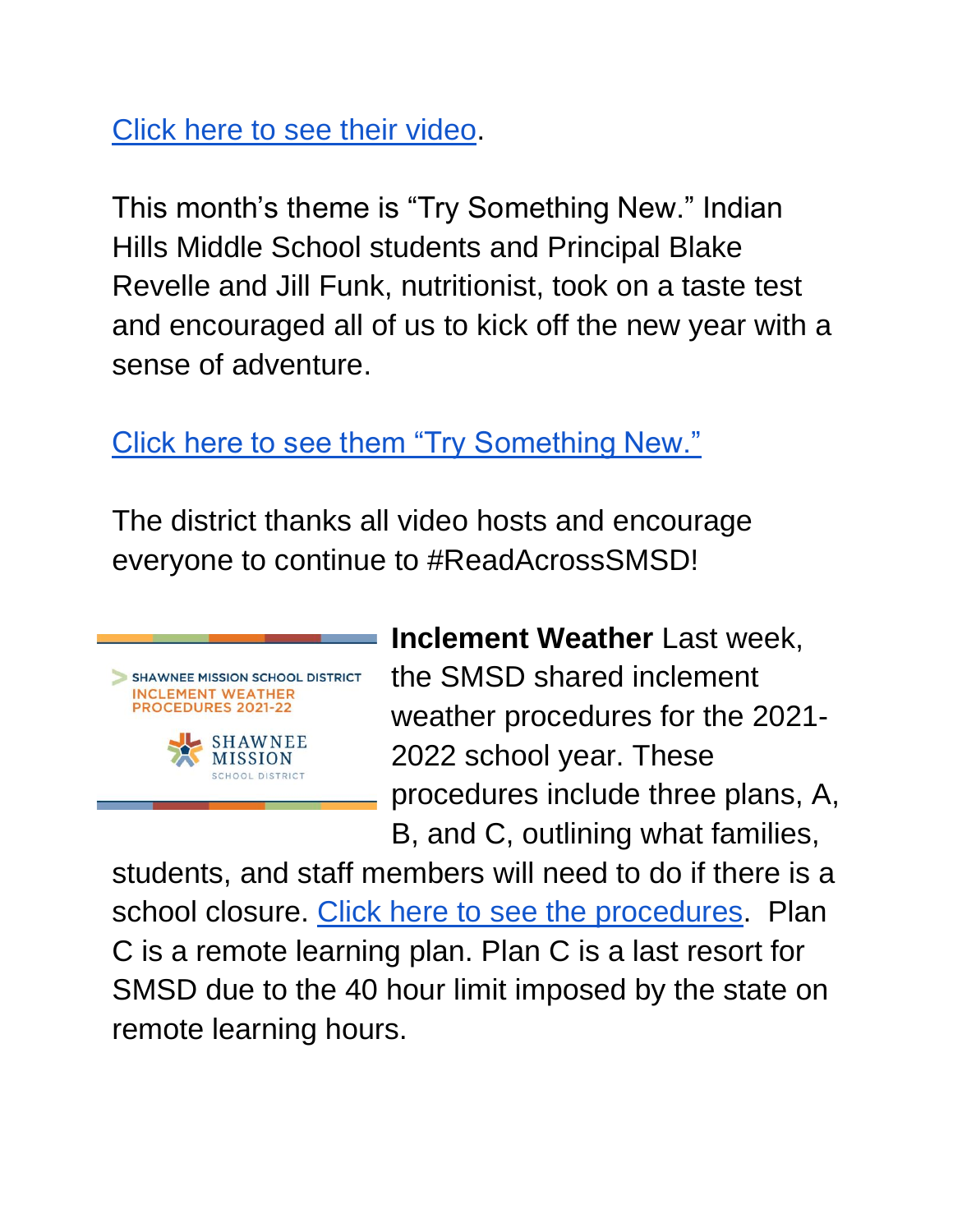SMSD also has received questions about how it is decided whether to close school or not and how it is decided which plan will be used. Due to the large number of complicated factors that impact any weatherclosing decision, these decisions are made on a caseby-case basis.



#### **Board Recognition Month**

January is School Board Recognition Month. Dr. Joe Gilhaus, deputy superintendent, who delivered the January 10, 2022 report, took a moment to thank the Board of Education for what they do for Shawnee Mission students. Student artwork was presented in the Board

room in their honor. These works of art represent students from all feeder patterns from grades Pre-K through 12. Board members also were presented with a set of cards that feature the student artwork. Students featured included:

Joel Kellenberger, first grade, Santa Fe Trail Artwork medium: painting and collage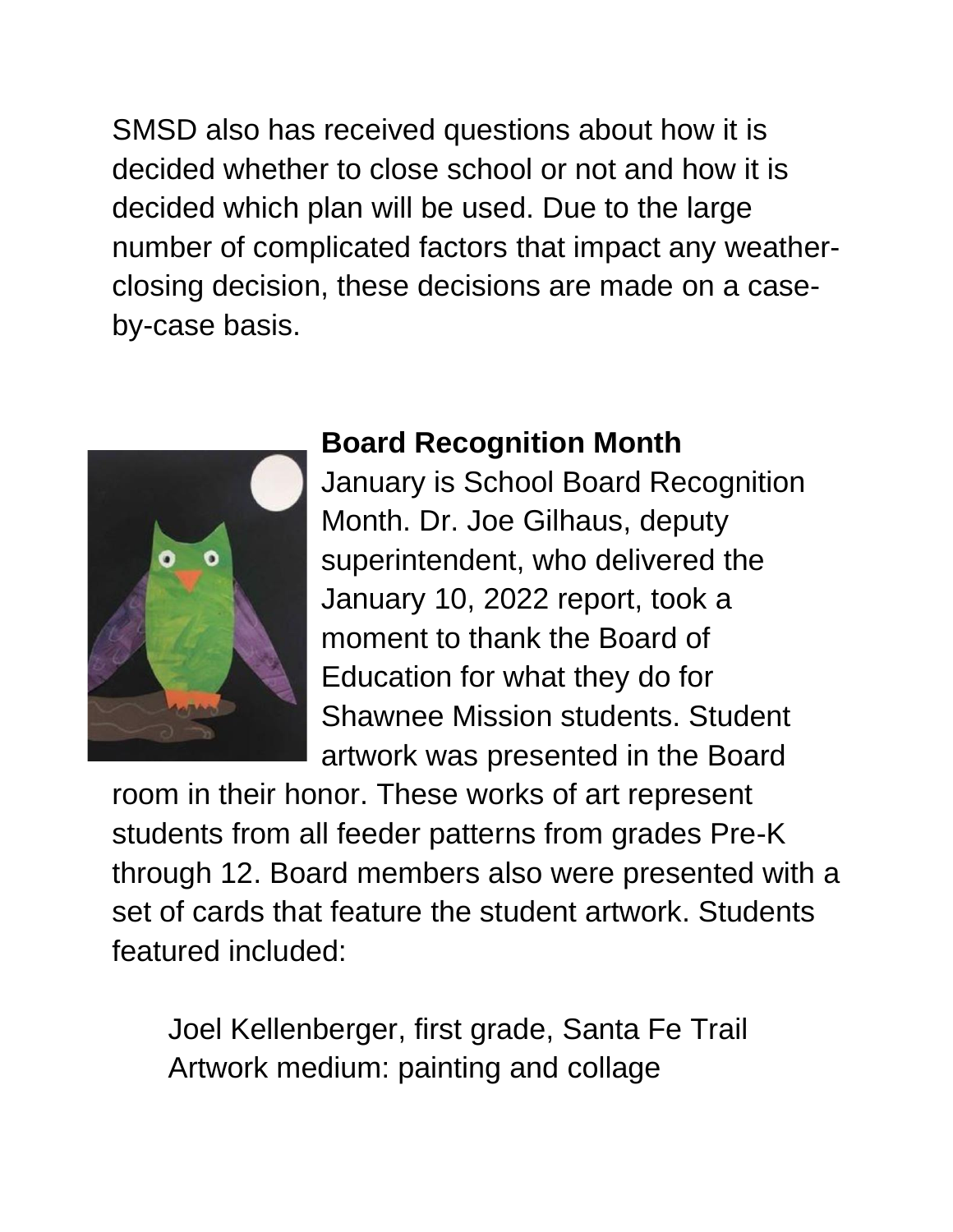Teacher: Cayla Cushing

Clare Siengsukon, fourth grade, Belinder Artwork medium: Oil pastel, weaving/printmaking Teacher: Julia Mandl

Eleni Jouras, eighth grade, Indian Woods Artwork medium: Digital art Teacher: Kelsey Phillips

Tatum Swanwick, junior, Shawnee Mission West Artwork medium: Watercolors Teacher: Doug Catloth

Keren Tuttle, senior, Shawnee Mission Northwest Artwork medium: Oil paint Teacher: Kimberly Ruttan

Luna Olivas, early childhood, Nieman Artwork medium: Chalk Teacher: Amber Pagan

Dr. Gilhaus thanked Megan Ellis, the district's visual arts coordinator, Tash Davis, communication specialist,